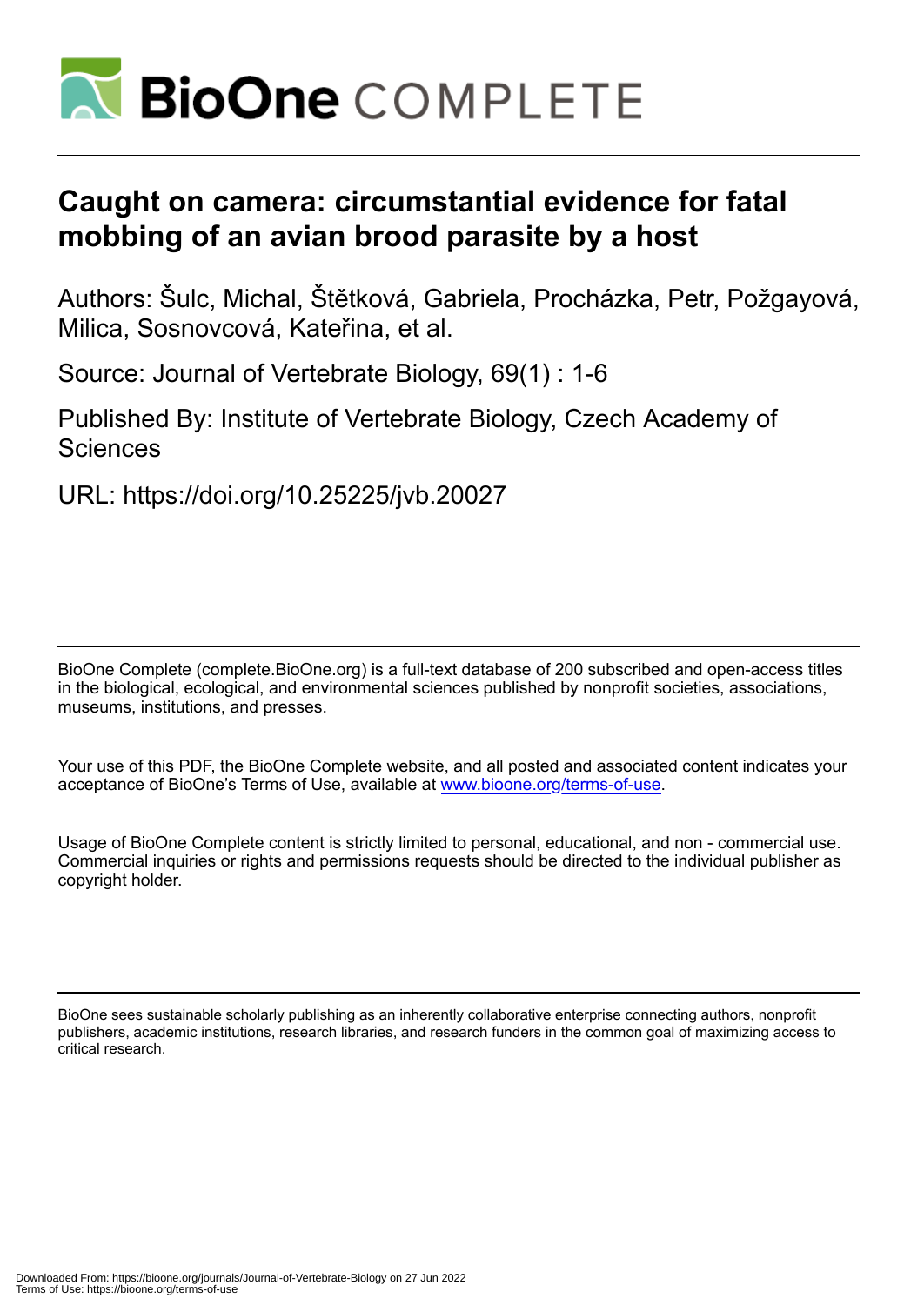# <span id="page-1-0"></span>**Caught on camera: circumstantial evidence for fatal mobbing of an avian brood parasite by a host**

Michal ŚULC1\*, Gabriela ŚTĖTKOVÁ1⁄2, Petr PROCHÁZKA1, Milica POŻGAYOVÁ1, Kateřina SOSNOVCOVÁ<sup>1,3</sup>, Jan STUDECKÝ<sup>1,3</sup> and Marcel HONZA<sup>1</sup>

<sup>1</sup> Institute of Vertebrate Biology, Czech Academy of Sciences, Květná 8, 603 65 Brno, Czech Republic; e-mail: sulc@ivb.cz

<sup>2</sup> Department of Botany and Zoology, Faculty of Sciences, Masaryk University, Kotlářská 2, 611 37 Brno, Czech Republic

<sup>3</sup> Department of Ecology, Faculty of Science, Charles University in Prague, Viničná 7, 128 44 Prague, Czech Republic

 Received 19 March 2020; Accepted 27 April 2020; Published online 22 May 2020

**Abstract.** Hosts have evolved a multiplicity of defensive responses against avian brood parasites. One of them is mobbing behaviour which often includes direct contact attacks. These aggressive strikes may not only distract the parasites but may also be fatal to them, as documented by cases of dead brood parasite females found near host nests. Here, we present the first video-recording of a great reed warbler (*Acrocephalus arundinaceus*) host whose vigorous nest defence appears to directly lead to the death of a female common cuckoo (*Cuculus canorus*). We suggest that the chance of parasite death probably rises with the presence of unfavourable factors, such as water below the nest. Our observation supports previous suggestions that hosts may pose a lethal danger to their parasites.

**Key words:** ornithology, behavioural ecology, brood parasitism, nest defence, killing, video evidence

Interspecific brood parasites exploit the parental care of other species (Spottiswoode et al. 2012). Obligatory brood parasitism, when parasites always use hosts for rearing their young, has been observed in both invertebrates and vertebrates. For example, among invertebrates, such parasites (often referred to as social parasites, kleptoparasites or inquilines) have evolved in bees (Bogusch & Straka 2012), wasps (Cervo 2006) and ants (Mori et al. 2001), but also in lycaenid butterflies (Als et al. 2004), beetles (Trumbo 1994), aphids (Wang et al. 2008) and arachnids (Boulton & Polis 2002, Tizo-Pedroso & Del-Claro 2014). Among vertebrates, brood parasites have evolved mostly in birds (Soler 2017), but a rare example has also been described in a fish (Sato 1986, Reichard 2019).

Brood parasitism negatively affects host fitness because the host often loses all their progeny. Therefore, hosts have evolved a variety of defensive adaptations. One of these adaptations is aggressiveness directed against parasitizing females. Among insects, aggressive hosts may successfully drive a parasitic queen away, but conflicts can also escalate into a fight between host and parasite which may lead to the death of the parasite (Bogusch et al. 2006). Avian hosts can also fiercely defend their nests: they chase, mob and often attack the parasitic female by tearing out feathers and pecking the head and body (Gloag et al. 2013, Jelínek et al. 2020) in an attempt to impede the parasite from entering their nest and preventing her from laying an egg. There are several indirect pieces of evidence that these host attacks can occasionally result in the death of the parasite, with instances when parasitic females (Molnár 1944, Janisch 1948, Moyer 1980, Loflin 1982, Lorber 1985, Gloag et al. 2013) or even males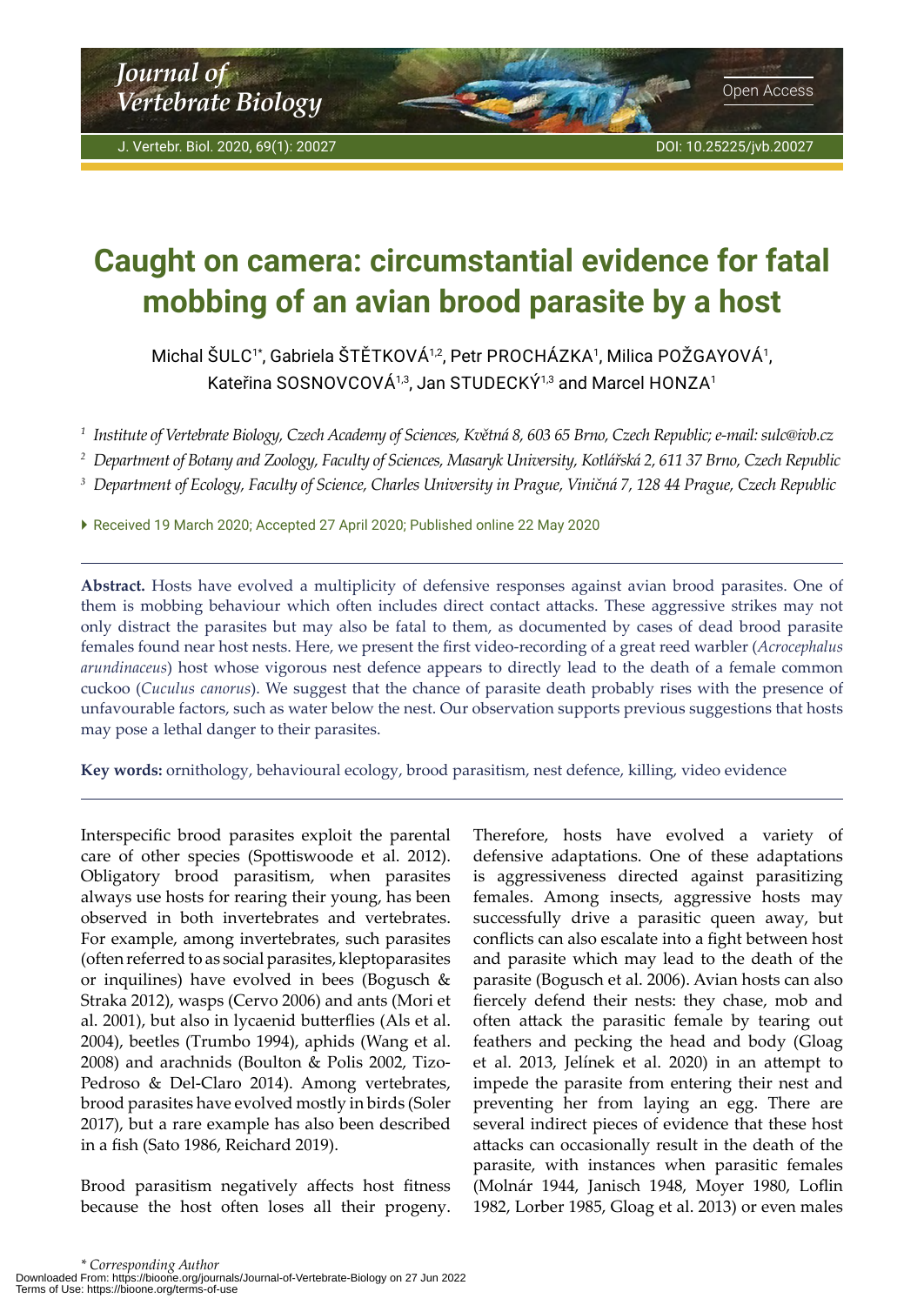(Loflin 1982) have been found dead under host nests. Although rare, this phenomenon has been observed, but never recorded, *in situ* (Yoshino 1999, Jackson & Kyne 2010, Mérő & Žuljević 2014). Here, we present the first video-recording of an avian host attack that lead to the death of the brood parasite attempting to parasitize a nest, supporting previous observations.

During the breeding season (May-June 2019), we video-recorded nests of great reed warbler (*Acrocephalus arundinaceus*) (hereafter GRW) hosts continuously during their egg-laying stage. Fieldwork was conducted in the South Moravian region of the Czech Republic, in a fish rearing area between Hodonín (48°51′ N, 17°07′ E) and Mutěnice (48°54′ N, 17°02′ E) where this host is heavily

parasitized (Honza et al. 2020) by the common cuckoo (*Cuculus canorus*; hereafter cuckoo). In total, we recorded 64 visits of cuckoo females at 32 host nests (39 visits resulted in egg-laying). In 26 of these laying visits, we observed host mobbing behaviour and at 20 of them the mobbing included direct attacks on the cuckoo. Thus, aggressiveness directed against cuckoos is common by this host.

On the morning of May  $17<sup>th</sup>$ , we found a freshly dead cuckoo female floating on the water surface approximately 20 m from a GRW nest (Fig. 1A) that was continuously video-recorded. After analysing the video-recording from this nest, we found the moment (video 1) when the cuckoo female visited the nest on May  $16<sup>th</sup>$  at 19:03. During this visit, the cuckoo sat at the rim of the nest and immediately



**Fig. 1.** Female cuckoo (ring no. GA 4235) found dead in the water with several feathers plucked out of her head but without any other obvious wounds (A) ca. 20 m from a great reed warbler nest on May 17, 2019. This bird was ringed (B) as a nestling and reared by great reed warblers in June 2010 in the same fish rearing area, (photos Petr Procházka).



**Fig. 2.** Screenshots from the video-recording in which a female common cuckoo was knocked down from the nest by the great reed warbler female. The nest contained three host eggs and the cuckoo removed one of them during the attacks by the host female. The female cuckoo did not lay her own egg. The second frame shows that the cuckoo had a ring on her right tarsus (in the red circle). For the whole video, see supplementary online material.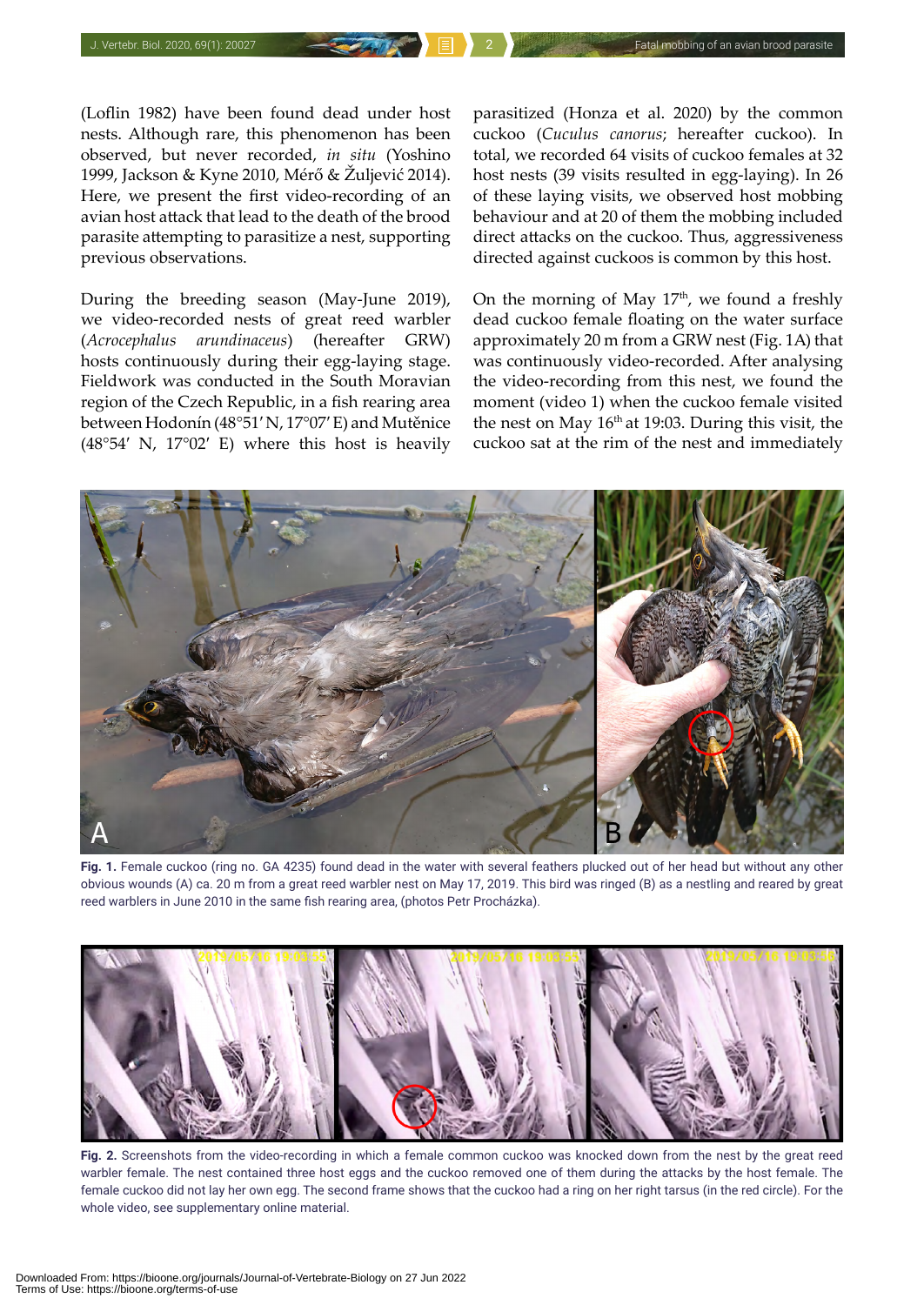took one of three host eggs in her beak. During egg removal, the host female initiated an attack on the cuckoo female by landing on her back and immediately knocking her down from the nest. Following this incident, the cuckoo was out of view since our camera captured only a small area around the nest (Fig. 2). However, vigorously shaking reeds were visible for several minutes more, with both GRW hosts remaining near, but mostly below, the nest. When the reed stopped shaking (19:11), the GRW female, evidently disturbed, appeared at the nest several times and before finally resuming normal behaviour after about 20 minutes following the initial intrusion by the cuckoo. Since there was about a meter of water below the nest, we speculate that the shaking of reeds following the host's attack was a result of the cuckoo trying to escape from the water. However, we consider it probable that the host birds continued to attack the cuckoo while she was trapped in the water, similarly to that observed by Mérő & Žuljević (2014) in the same host-parasite system in Serbia.

For identification of individual hosts in the field, we use unique combinations of colour rings and a metal ring. However, as we ring cuckoos only occasionally, and only with one metal ring, it was not possible to identify the cuckoo in the current video reliably. Nevertheless, there are convincing reasons to indicate that the cuckoo captured on video was the same one we found dead in the water on the following day. First, the dead cuckoo was found near the nest where we video-recorded the incident (distance ca. 20 m) and there was no other active GRW nest in the proximity. Second, the condition of the dead cuckoo (freshly dead without any signs of decomposition; Fig. 1) corresponded to the timing of the filmed incident. Third, both the dead cuckoo and the video-recorded cuckoo females were a grey colour morph. Finally, both cuckoos had a metal ring on the right tarsus (Fig. 1B and Fig. 2). Interestingly, the dead cuckoo was ringed as a nestling that had been reared by GRWs in June 2010 in the same area in which it subsequently died. Together with another rufous cuckoo female mentioned by Koleček et al. (2019), this information provides rare evidence that cuckoo females parasitize the same host species that reared them.

Such extreme outcomes of host-parasite interactions are probably rare in the GRW since we have studied this system for more than 20 years

and have encountered dead cuckoos only twice previously. The other dead female cuckoo, also found below a GRW nest, probably died in late May or early June 2018 (GRW breeding period) because we found it at an advanced stage of decomposition on June 9, 2018. This dead cuckoo was ringed in the same area in 2017 as an adult.

Our video-recordings from 2019 also suggest that cases when the parasite dies in response to host aggression occur only rarely. We observed that most cuckoos that come under host attack escape by flying upwards from the nest (13 of 20 cases). When cuckoos escape below the nest, they are at risk of drowning since GRWs usually breed above water. Although the GRW is one of the most aggressive hosts of the cuckoo (Moskát 2005, Požgayová et al. 2013, Jelínek et al. 2020), we propose that water below the nest is an important factor that may increases the likelihood that aggressive mobbing by the host results in the death of the cuckoo through drowning or hypothermia. While we were not able to determine the cause of death in the dead cuckoo, we ascertained that although the cuckoo had several plucked feathers on its head, there were no obvious wounds on the body. Drowning as a cause of death is also supported by the fact that dead female cuckoos have been mostly found (7 out of 8 cases) under GRW nests (Molnár 1944, Janisch 1948, Mérő & Žuljević 2014, this study, but see Yoshino 1999). However, it is important to note that this finding may also reflect a bias since cuckoo research has often focused on the GRW which is an important and heavily parasitized host in Europe (Trnka & Prokop 2011, Mérő et al. 2015, Zölei et al. 2015, Šulc et al. 2019).

Three other cases of dead brood parasites have been reported from other avian host–parasite systems; a shiny cowbird (*Molothrus bonariensis*) female was found impaled on a thorn below the nest of its chalkbrowed mockingbird (*Mimus saturninus*) host in Argentina (Gloag et al. 2013); a lesser honeyguide (*Indicator minor*) female was found dead in the nest hole of a black-collared barbet (*Lybius torquatus*) host in Tanzania (Moyer 1980); and an eastern koel (*Eudynamys orientalis*) was observed to be killed by three little friarbirds (*Philemon citreogularis*) and a black butcherbird (*Melloria quoyi*) in Australia (Jackson & Kyne 2010). In the first two cases, the parasitic females had fully developed eggs in their oviducts, suggesting their parasitic intentions, but the eastern koel was in nonbreeding condition. In the first case, it is presumed that the cowbird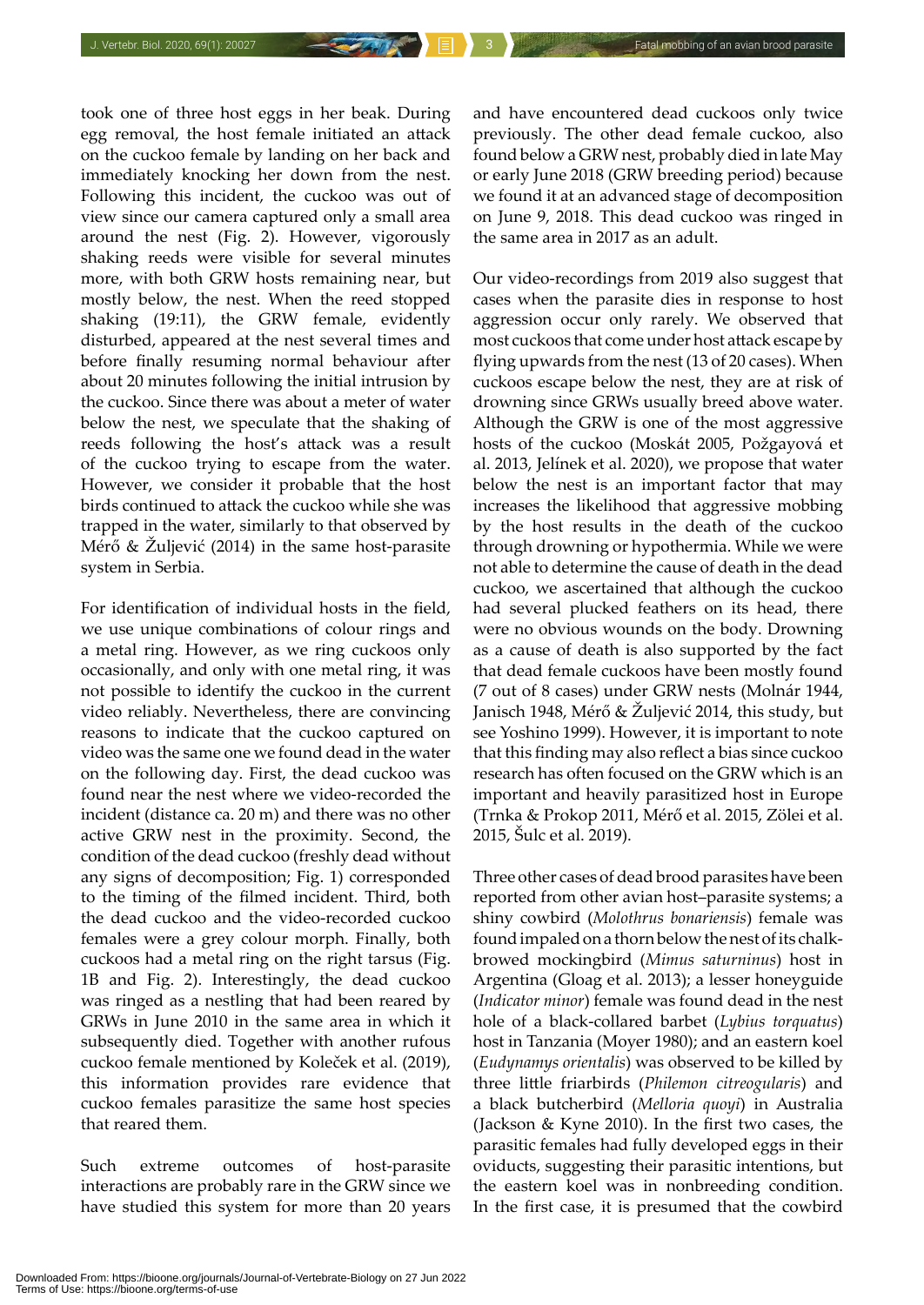female was pushed onto the thorn by the weight of the attacking mockingbirds (Gloag et al. 2013). In the second case, the female honeyguide was in a battered condition with most of its tail feathers plucked out and its back bruised, suggesting a fight with the host (Moyer 1980). In the third case, a group of four birds of two species (probably both hosts) attacked the eastern koel. This high number of attackers might have reduced the chances of the parasite escaping. Since these parasite deaths are the only ones reported in these host-parasite systems, it is probable that they are also infrequent.

From the examples presented, it seems that the probability of parasite death rises with the presence of unfavourable factors, such as the occurrence of sharp thorns close to the nest, or when the parasite is trapped during host attacks. These are analogous to the occurrence of drowned cuckoos in water below host nests. Despite these circumstances, it clear that host aggression is the primary explanation for the death of parasites at host nests. Indeed, all reported cases occurred in hosts that actively defend their nests. Notably, we observed that at both nests where we found dead cuckoos, host GRW were unusually aggressive and even attacked researchers during daily nest checks. This behaviour is not typical in this species and may, therefore, represent an adaptive escalation of front-line defence against brood parasitism in a region of high rates of parasitism. Moreover, it has been observed that some well-armed hosts, such as the bull-headed shrike (*Lanius bucephalus*), may kill parasites directly (Yoshino 1999), implying a higher risk of parasitizing these hosts.

Although it does not seem that host mobbing can always prevent brood parasites from reaching a nest to parasitize it (Gloag et al. 2013, Jelínek et al. 2020), it has been shown that more aggressive individuals in a host population suffer lower brood parasitism (Fiorini et al. 2009, Welbergen & Davies 2009). Our video-recording, together with evidence from other published studies, illustrates that host aggressiveness has the potential for a fatal outcome for parasitic females. Furthermore, the nests where we found dead cuckoos subsequently stayed unparasitized and hosts raised their own chicks. This result suggests that host mobbing may effectively save hosts from parasitism and the fitness costs associated with rearing parasitic offspring.

#### Acknowledgements

*This work was supported by a project from the Czech Science Foundation (project 17-12262S). We thank P. Zichová, S. McClelland, M. Cordall, V. Brlík, A. Aspinwall and F. Svoboda for their assistance in the field, V. Jelínek for his help with video-analyses, A. E. Hughes for English proofreading and B. E. Mason for title ideas. We also thank L. Gentle and anonymous referees for their constructive comments. Finally, we are grateful to the management of the Fish Farm Hodonín and local conservation authorities for permission to conduct fieldwork. The study complied with the current laws and ethical guidelines of the Czech Republic. This study was carried out with the permission of the regional nature conservation authorities (permit numbers JMK: 38506/2016; MUHOCJ: 14306/2016/OŽP). Fieldwork adhered to the animal care protocol (experimental project numbers 039/2011 AV ČR and 3030/ENV/17- 169/630/17) and to the Czech Law on the Protection of Animals against Mistreatment (licence numbers CZ 01272 and CZ 01284). Author contributions: All authors collected the data and wrote the manuscript.*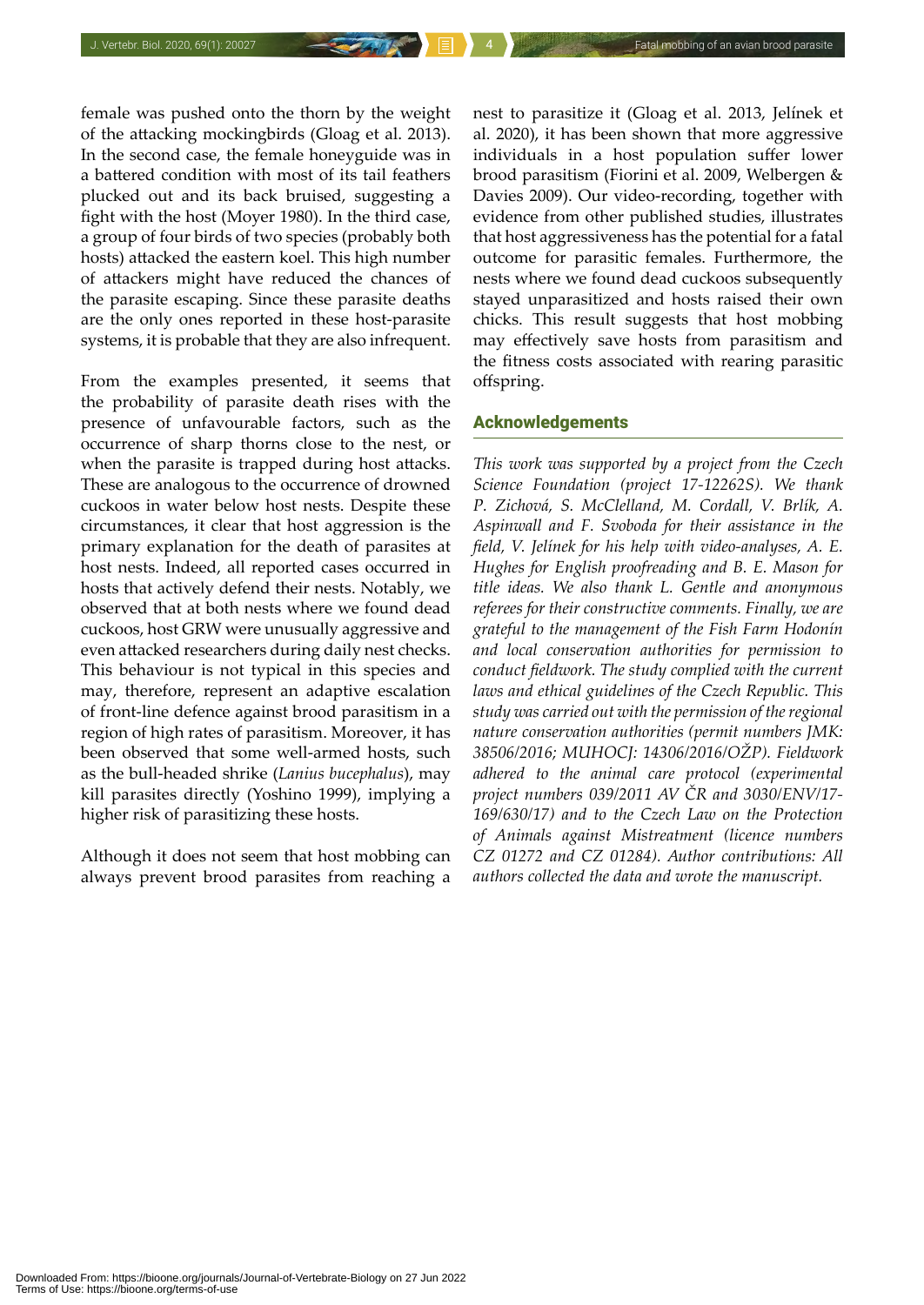### **Literature**

- Als T.D., Vila R., Kandul N.P. et al. 2004: The evolution of alternative parasitic life histories in large blue butterflies. *Nature 432: 386–390.*
- Bogusch P., Kratochvíl L. & Straka J. 2006: Generalist cuckoo bees (Hymenoptera: Apoidea: Sphecodes) are species-specialist at the individual level. *Behav. Ecol. Sociobiol. 60: 422–429.*
- Bogusch P. & Straka J. 2012: Review and identification of the cuckoo bees of central Europe (Hymenoptera: Halictidae: Sphecodes). *Zootaxa 3311: 1–41.*
- Boulton A.M. & Polis G.A. 2002: Brood parasitism among spiders: interactions between salticids and diguetia mojavea. *Ecology 83: 282–287.*
- Cervo R. 2006: Polistes wasps and their social parasites: an overview. *Ann. Zool. Fenn. 43: 531–549.*
- Fiorini V.D., Tuero D.T. & Reboreda J.C. 2009: Host behaviour and nest-site characteristics affect the likelihood of brood parasitism by shiny cowbirds on chalk-browed mockingbirds. *Behaviour 146: 1387–1403.*
- Gloag R., Fiorini V.D., Reboreda J.C. & Kacelnik A. 2013: The wages of violence: mobbing by mockingbirds as a frontline defence against brood-parasitic cowbirds. *Anim. Behav. 86: 1023–1029.*
- Honza M., Požgayová M., Procházka P. & Koleček J. 2020: Errors in egg-laying by female common *Cuckoo Cuculus canorus* in nests of its common host. *Ibis doi: [https://doi.org/10.1111/ibi.12808.](https://doi.org/10.1111/ibi.12808)*
- Jackson M.V. & Kyne P.M. 2010: Potential host species fatally attack female Eastern Koel *Eudynamys orientalis*, a brood-parasite. *Aust. Field Ornithol. 27: 133–136.*
- Janisch M. 1948: Fight between cuckoo *Cuculus C. canorus* L. and great reed warbler *Acrocephalus A. arundinaceus* L. *Aquila 55: 291.*
- Jelínek V., Šulc M., Štětková G. & Honza M. 2020: Fast and furious: host aggression modulates behaviour of brood parasites. *BioRxiv doi: <https://doi.org/10.1101/2020.04.27.063933>.*
- Koleček J., Šulc M., Piálková R. et al. 2019: Rufous common cuckoo chicks are not always female. *J. Ornithol*. *160: 155–163.*
- Loflin R.K. 1982: Ani male apparently killed by other anis while attempting to parasitize nest. *Auk 99: 787–788.*
- Lorber P. 1985: Dideric cuckoo killed by African masked weaver. *Honeyguide 31: 55.*
- Mérő T.O. & Žuljević A. 2014: Great reed warbler *Acrocephalus arundinaceus*. *Acrocephalus 34: 130.*
- Mérő T.O., Žuljević A., Varga K. & Lengyel S. 2015: Habitat use and nesting success of the great reed warbler (*Acrocephalus arundinaceus*) in different reed habitats in Serbia. *Wilson J. Ornithol. 127: 477–485.*
- Molnár B. 1944: The cuckoo in the Hungarian plain. *Aquila 51: 100–112.*
- Mori A., Grasso D.A., Visicchio R. & Le Moli F. 2001: Comparison of reproductive strategies and raiding behaviour in facultative and obligatory slave-making ants: the case of *Formica sanguinea* and *Polyergus rufescens*. *Insectes Soc. 48: 302–314.*
- Moskát C. 2005: Nest defence and egg rejection in great reed warblers over the breeding cycle: are they synchronised with the risk of brood parasitism? *Ann. Zool. Fenn*. *42: 579–586.*
- Moyer D.C. 1980: On lesser honeyguide and blackcollared barbet. *Zambian Ornithol. Soc. Newsl*. *10: 159.*
- Požgayová M., Procházka P. & Honza M. 2013: Is shared male assistance with antiparasitic nest defence costly in the polygynous great reed warbler? *Anim. Behav*. *85: 615–621.*
- Reichard M. 2019: Cuckoo catfish. *Curr. Biol*. *29: R722–R723.*
- Sato T. 1986: A brood parasitic catfish of mouthbrooding cichlid fishes in Lake Tanganyika. *Nature 323: 58–59.*
- Soler M. 2017: Avian brood parasitism. *Springer International Publishing, Cham, Switzerland.*
- Spottiswoode C.N., Kilner R.M. & Davies N.B. 2012: Brood parasitism. In: Royle N.J., Smiseth P.T. & Kölliker M. (eds.), The evolution of parental care. *Oxford University Press, Oxford, New York.*
- Šulc M., Troscianko J., Štětková G. et al. 2019: Mimicry cannot explain rejection type in a host–brood parasite system. *Anim. Behav. 155: 111–118.*
- Tizo-Pedroso E. & Del-Claro K. 2014: Social parasitism: emergence of the cuckoo strategy between pseudoscorpions. *Behav. Ecol. 25: 335–343.*
- Trnka A. & Prokop P. 2011: Polygynous great reed warblers *Acrocephalus arundinaceus* suffer more cuckoo *Cuculus canorus* parasitism than monogamous pairs. *J. Avian Biol. 42: 192–195.*
- Trumbo S.T. 1994: Interspecific competition, brood parasitism, and the evolution of biparental